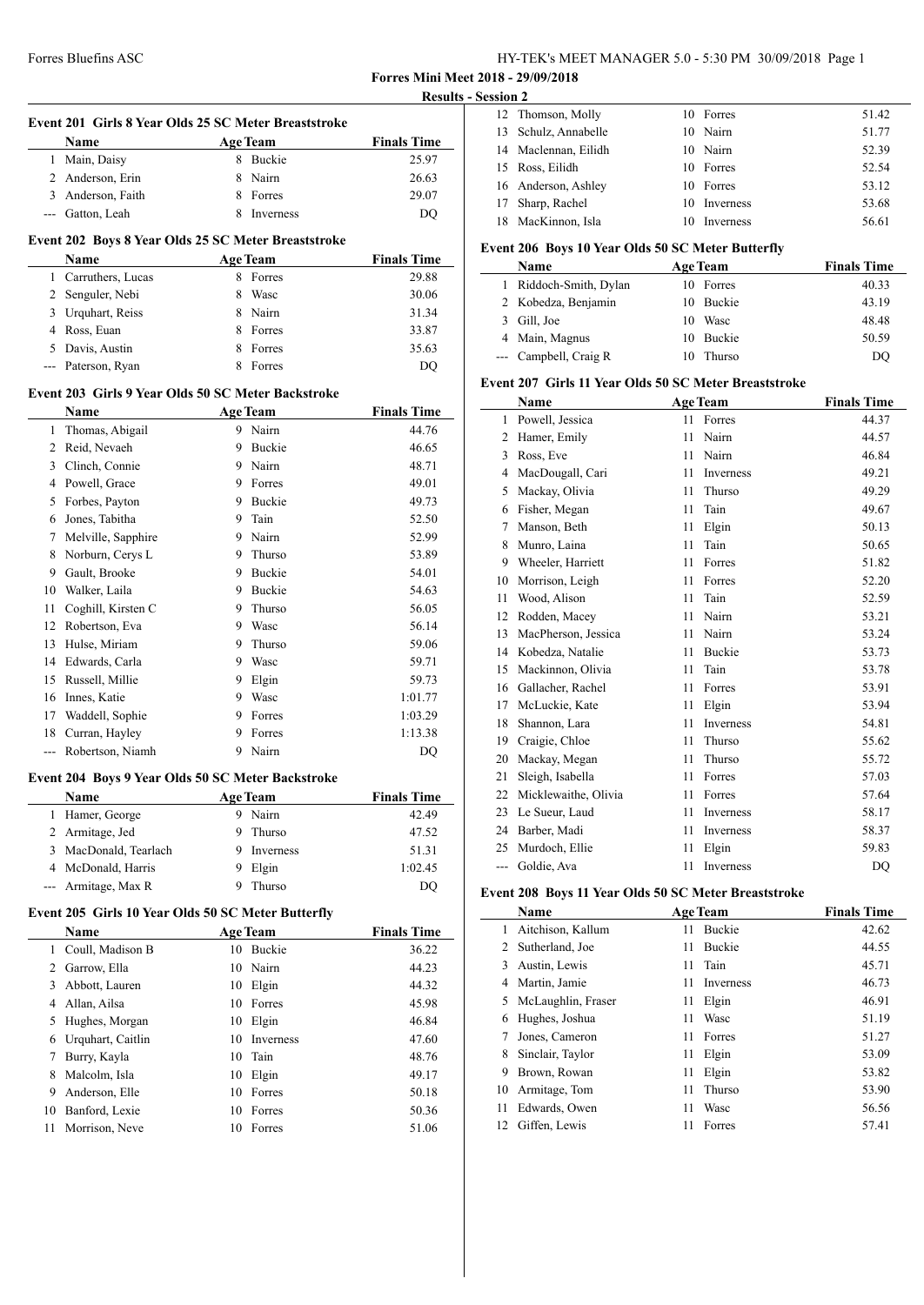**Forres Mini Meet 2018 - 29/09/2018**

|              | (Event 208 Boys 11 Year Olds 50 SC Meter Breaststroke) |                 |                 |                    |
|--------------|--------------------------------------------------------|-----------------|-----------------|--------------------|
|              | Name                                                   | <b>Age Team</b> |                 | <b>Finals Time</b> |
| 13           | Edwards, Rhys                                          | 11              | Wasc            | 58.69              |
| 14           | Mills, George                                          | 11              | Thurso          | 1:04.29            |
|              | --- McDonald, Archie                                   | 11              | Elgin           | DQ                 |
|              | --- Almadin, Miguel                                    | 11              | Inverness       | DQ                 |
|              | --- Mahomoodally, Ridwan                               | 11              | Inverness       | DQ                 |
|              | Event 209 Girls 8 Year Olds 25 SC Meter Backstroke     |                 |                 |                    |
|              | Name                                                   |                 | <b>Age Team</b> | <b>Finals Time</b> |
| 1            | Anderson, Erin                                         |                 | 8 Nairn         | 24.48              |
|              | 2 Anderson, Faith                                      | 8               | Forres          | 25.72              |
|              | 3 Jones, Maisie                                        |                 | 8 Elgin         | 26.73              |
|              | 4 Main, Daisy                                          |                 | 8 Buckie        | 29.27              |
|              | 5 Gatton, Leah                                         |                 | 8 Inverness     | 30.06              |
|              | Event 210 Boys 8 Year Olds 25 SC Meter Backstroke      |                 |                 |                    |
|              | Name                                                   |                 | <b>Age Team</b> | <b>Finals Time</b> |
| 1            | Senguler, Nebi                                         |                 | 8 Wasc          | 23.37              |
|              | 2 Urquhart, Reiss                                      | 8               | Nairn           | 25.95              |
|              | 3 Carruthers, Lucas                                    |                 | 8 Forres        | 25.99              |
|              | 4 Paterson, Ryan                                       |                 | 8 Forres        | 29.78              |
| 5            | Davis, Austin                                          | 8               | Forres          | 30.39              |
|              | Event 211 Girls 9 Year Olds 50 SC Meter Butterfly      |                 |                 |                    |
|              | Name                                                   |                 | <b>Age Team</b> | <b>Finals Time</b> |
| $\mathbf{1}$ | Reid, Nevaeh                                           |                 | 9 Buckie        | 42.54              |
|              | 2 Thomas, Abigail                                      | 9               | Nairn           | 45.29              |
|              | 3 Clinch, Connie                                       |                 | 9 Nairn         | 46.56              |
|              | 4 Forbes, Payton                                       | 9               | Buckie          | 49.10              |
| 5            | Jones, Tabitha                                         | 9               | Tain            | 51.87              |
|              | 6 Powell, Grace                                        | 9               | Forres          | 56.36              |
|              | 7 Walker, Laila                                        | 9               | Buckie          | 58.04              |
| 8            | Gault, Brooke                                          | 9               | Buckie          | 1:00.15            |
| 9            | Robertson, Niamh                                       | 9               | Nairn           | 1:00.50            |
| 10           | Robertson, Eva                                         | 9               | Wasc            | 1:00.63            |
| 11           | Hulse, Miriam                                          | 9               | Thurso          | 1:11.93            |
|              | Event 212 Boys 9 Year Olds 50 SC Meter Butterfly       |                 |                 |                    |
|              | Name                                                   |                 | <b>Age Team</b> | <b>Finals Time</b> |
| $\mathbf{1}$ | Armitage, Jed                                          |                 | 9 Thurso        | 43.81              |
| 2            | Hamer, George                                          | 9               | Nairn           | 44.50              |
| 3            | Westwood, Mackenzie                                    | 9               | Thurso          | 57.73              |
|              | 4 MacDonald, Tearlach                                  | 9               | Inverness       | 59.37              |
|              | --- Armitage, Max R                                    | 9               | Thurso          | DQ                 |
|              | Event 213 Girls 10 Year Olds 50 SC Meter Freestyle     |                 |                 |                    |
|              | Name                                                   |                 | <b>Age Team</b> | <b>Finals Time</b> |
| 1            | Coull, Madison B                                       |                 | 10 Buckie       | 33.83              |
| 2            | Garrow, Ella                                           | 10              | Nairn           | 35.89              |
| 3            | Urquhart, Caitlin                                      | 10              | Inverness       | 37.81              |
| 4            | Abbott, Lauren                                         | 10              | Elgin           | 37.87              |
| 5            | Banford, Lexie                                         | 10              | Forres          | 40.19              |
| 6            | Maclennan, Eilidh                                      | 10              | Nairn           | 41.74              |
| 7            | Burry, Kayla                                           | 10              | Tain            | 41.89              |
| 8            | Sharp, Rachel                                          | 10              | Inverness       | 42.27              |
| 9            | Anderson, Ashley                                       | 10              | Forres          | 42.76              |
| 10           | Malcolm, Isla                                          | 10              | Elgin           | 42.84              |
| 11           | Thomson, Molly                                         | 10              | Forres          | 42.86              |
| 12           | Schulz, Annabelle                                      | 10              | Nairn           | 42.87              |
|              |                                                        |                 |                 |                    |
|              |                                                        |                 |                 |                    |

|     | <b>Results - Session 2</b> |                    |    |               |       |
|-----|----------------------------|--------------------|----|---------------|-------|
|     | 13                         | MacKinnon, Isla    | 10 | Inverness     | 43.30 |
| ime | 14                         | Allan, Ailsa       | 10 | Forres        | 43.56 |
| .69 | 15                         | Anderson, Elle     |    | 10 Forres     | 43.97 |
| .29 | 16                         | Morrison, Neve     | 10 | Forres        | 44.29 |
| DQ  | 17                         | Hughes, Morgan     | 10 | Elgin         | 46.02 |
| DQ  | 18                         | Ross, Eilidh       | 10 | Forres        | 46.99 |
| DQ  | 19                         | Knapman, Sophie    | 10 | Thurso        | 47.62 |
|     |                            | 20 Urquhart, Maiya | 10 | Nairn         | 47.98 |
|     | 21                         | Robertson, Ruby    | 10 | <b>Buckie</b> | 48.14 |
| ime |                            | 22 Fisher, Eilidh  | 10 | Tain          | 50.04 |
| .48 | 23                         | Bathgate, Abbie    | 10 | Inverness     | 50.71 |
| .72 | 24                         | Pyett, Rebekah     | 10 | Elgin         | 54.66 |
| .73 |                            | Hunt, Daisy        | 10 | Thurso        | DO    |
| .27 |                            |                    |    |               |       |

# **Event 214 Boys 10 Year Olds 50 SC Meter Freestyle**

|              | <b>Name</b>          |    | <b>Age Team</b> | <b>Finals Time</b> |
|--------------|----------------------|----|-----------------|--------------------|
| 1            | Kobedza, Benjamin    | 10 | <b>Buckie</b>   | 35.18              |
| $\mathbf{2}$ | Riddoch-Smith, Dylan | 10 | Forres          | 36.07              |
| 3            | Gill, Joe            | 10 | Wasc            | 38.18              |
|              | 4 Main, Magnus       | 10 | Buckie          | 43.28              |
|              | 5 Campbell, Craig R  | 10 | Thurso          | 43.41              |
| 6.           | McRae, Ewan          | 10 | Forres          | 46.73              |
| 7            | Holliday, Finan      | 10 | Elgin           | 47.71              |
| 8            | Strang, Ben          | 10 | Inverness       | 51.33              |
| 9            | Long, George         | 10 | Elgin           | 51.77              |
| 10           | Long, Struan         | 10 | Inverness       | 52.29              |

# **Event 215 Girls 11 Year Olds 50 SC Meter Freestyle**

|    | Name                                              |    | <b>Age Team</b> | <b>Finals Time</b> |  |  |  |
|----|---------------------------------------------------|----|-----------------|--------------------|--|--|--|
| 1  | Powell, Jessica                                   | 11 | Forres          | 33.57              |  |  |  |
| 2  | Kobedza, Natalie                                  | 11 | Buckie          | 34.21              |  |  |  |
| 3  | Morrison, Leigh                                   | 11 | Forres          | 35.91              |  |  |  |
| 4  | Hamer, Emily                                      | 11 | Nairn           | 35.93              |  |  |  |
| 5  | Wheeler, Harriett                                 | 11 | Forres          | 36.13              |  |  |  |
| 6  | Wood, Alison                                      | 11 | Tain            | 36.69              |  |  |  |
| 7  | Ross, Eve                                         | 11 | Nairn           | 37.47              |  |  |  |
| 8  | MacDougall, Cari                                  | 11 | Inverness       | 38.16              |  |  |  |
| 9  | Manson, Beth                                      | 11 | Elgin           | 38.52              |  |  |  |
| 10 | Fisher, Megan                                     | 11 | Tain            | 38.71              |  |  |  |
| 11 | Mackay, Olivia                                    | 11 | Thurso          | 39.94              |  |  |  |
| 12 | Mackay, Megan                                     | 11 | Thurso          | 40.10              |  |  |  |
| 13 | Gallacher, Rachel                                 | 11 | Forres          | 40.38              |  |  |  |
| 14 | MacPherson, Jessica                               | 11 | Nairn           | 40.60              |  |  |  |
| 15 | Munro, Laina                                      | 11 | Tain            | 40.61              |  |  |  |
| 16 | Craigie, Chloe                                    | 11 | Thurso          | 40.88              |  |  |  |
| 17 | Sleigh, Isabella                                  | 11 | Forres          | 41.15              |  |  |  |
| 18 | Mackinnon, Olivia                                 | 11 | Tain            | 41.84              |  |  |  |
| 19 | Barber, Madi                                      | 11 | Inverness       | 42.58              |  |  |  |
| 20 | Shannon, Lara                                     | 11 | Inverness       | 42.85              |  |  |  |
| 21 | Rodden, Macey                                     | 11 | Nairn           | 44.85              |  |  |  |
| 22 | McLuckie, Kate                                    | 11 | Elgin           | 46.14              |  |  |  |
| 23 | Goldie, Ava                                       | 11 | Inverness       | 49.89              |  |  |  |
| 24 | Micklewaithe, Olivia                              | 11 | Forres          | 53.51              |  |  |  |
| 25 | Le Sueur, Laud                                    | 11 | Inverness       | 54.27              |  |  |  |
| 26 | Murdoch, Ellie                                    | 11 | Elgin           | 54.63              |  |  |  |
|    | Event 216 Boys 11 Year Olds 50 SC Meter Freestyle |    |                 |                    |  |  |  |

| Event 210 Boys 11 Year Olds 50 SC Meter Freestyle |                 |                    |  |  |  |
|---------------------------------------------------|-----------------|--------------------|--|--|--|
| Name                                              | <b>Age Team</b> | <b>Finals Time</b> |  |  |  |
| 1 Sutherland, Joe                                 | 11 Buckie       | 33.00              |  |  |  |